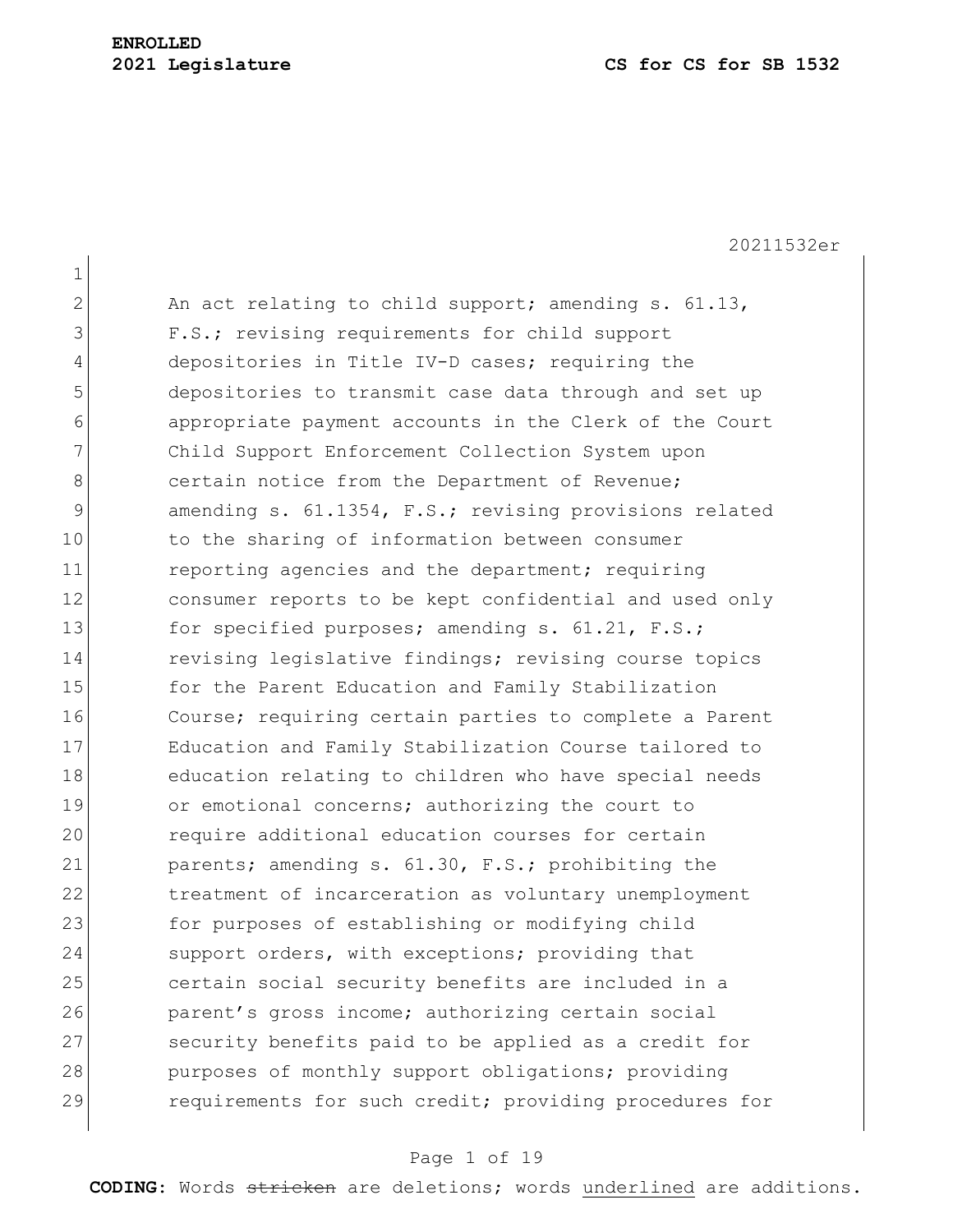|    | 20211532er                                                |
|----|-----------------------------------------------------------|
| 30 | a parent to seek application of such credit; amending     |
| 31 | s. 409.256, F.S.; revising the definition of the term     |
| 32 | "rendered"; amending s. 409.2563, F.S.; revising the      |
| 33 | definition of the term "rendered"; deleting a             |
| 34 | requirement that a certain order filed by the             |
| 35 | department be a certified copy of the order; amending     |
| 36 | s. 409.25656, F.S.; authorizing the department to         |
| 37 | deliver certain notices by secure electronic means        |
| 38 | under certain circumstances; amending s. 409.25658,       |
| 39 | F.S.; revising provisions related to the department's     |
| 40 | joint efforts with the Department of Financial            |
| 41 | Services to use unclaimed property for past due child     |
| 42 | support; amending s. 409.2567, F.S.; authorizing the      |
| 43 | department to include confidential and exempt             |
| 44 | information in unencrypted electronic mail                |
| 45 | communications with parents, caregivers, or other         |
| 46 | authorized persons under certain circumstances, with      |
| 47 | exceptions; amending s. 409.2576, F.S.; requiring         |
| 48 | service recipients to report certain information to       |
| 49 | the State Directory of New Hires; defining the term       |
| 50 | "service recipient"; providing reporting requirements     |
| 51 | for service recipients; conforming provisions to          |
| 52 | changes made by the act; providing an effective date.     |
| 53 |                                                           |
| 54 | Be It Enacted by the Legislature of the State of Florida: |
| 55 |                                                           |
| 56 | Section 1. Paragraph (d) of subsection (1) of section     |
| 57 | 61.13, Florida Statutes, is amended to read:              |
| 58 | 61.13 Support of children; parenting and time-sharing;    |
|    |                                                           |

# Page 2 of 19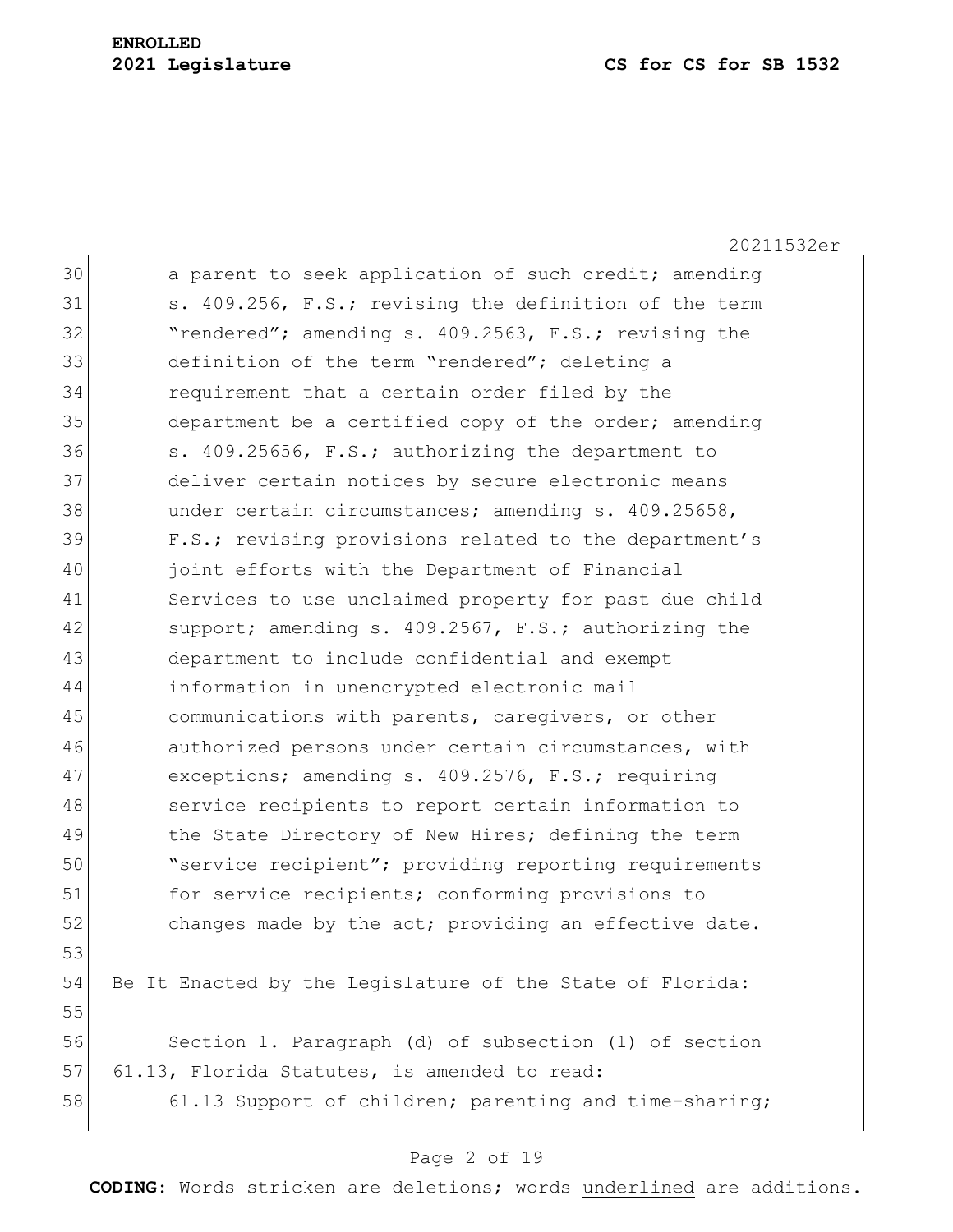59 powers of court.-

60 (1)

61 (d)1. All child support orders shall provide the full name 62 and date of birth of each minor child who is the subject of the 63 child support order.

 2. If both parties request and the court finds that it is in the best interest of the child, support payments need not be 66 subject to immediate income deduction. Support orders that are not subject to immediate income deduction may be directed 68 through the depository under s.  $61.181$  or made payable directly to the obligee. Payments made by immediate income deduction shall be made to the State Disbursement Unit. The court shall 71 provide a copy of the order to the depository.

 $72$  3. For support orders payable directly to the obligee, any 73 party<sub>r</sub> or the department in a IV-D case, may subsequently file 74 an affidavit with the depository alleging a default in payment 75 of child support and stating that the party wishes to require 76 that payments be made through the depository. The party shall 77 provide copies of the affidavit to the court and to each other 78 party. Fifteen days after receipt of the affidavit, the 79 depository shall notify all parties that future payments shall 80 be paid through the depository, except that payments in Title 81 IV-D cases and income deduction payments shall be made to the 82 State Disbursement Unit. In Title IV-D cases, an affidavit of 83 default or a default in payments is not required to receive 84 depository services. Upon notice by the department that it is 85 | providing Title IV-D services in a case with an existing support 86 order, the depository shall transmit case data through, and set 87 up appropriate payment accounts in, regardless of whether there

### Page 3 of 19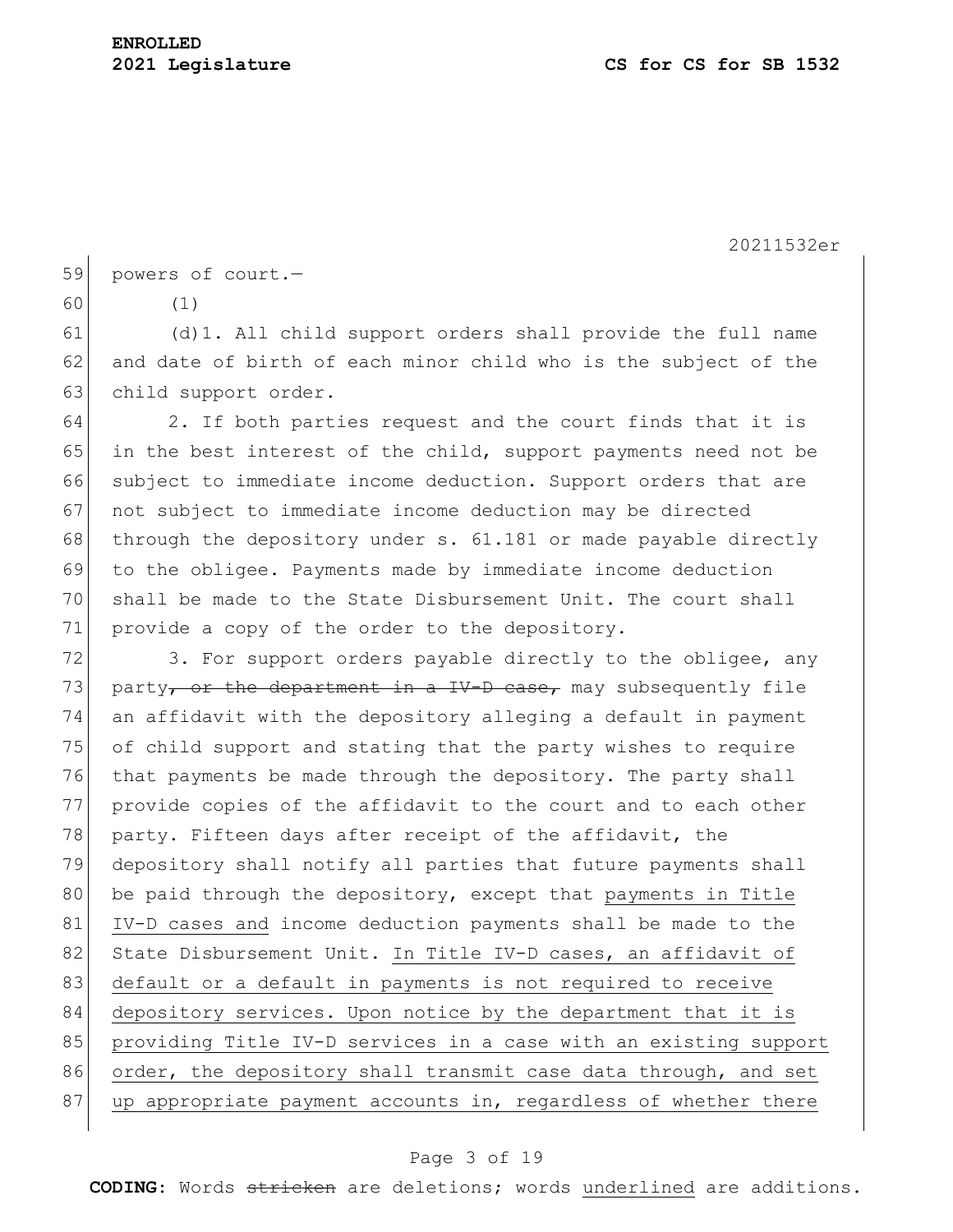20211532er 88 is a delinquency, the Clerk of the Court Child Support 89 Enforcement Collection System as required under s. 61.181(2)(b). 90 Section 2. Subsection (3) of section 61.1354, Florida 91 Statutes, is amended to read: 92 61.1354 Sharing of information between consumer reporting 93 agencies and the IV-D agency.-94 (3) A consumer reporting agency For purposes of determining 95 an individual's income and establishing an individual's capacity 96 to make support payments or for determining the appropriate 97 amount of child support payment to be made by the individual, 98 consumer reporting agencies shall provide, upon request, 99 consumer reports to the department head of the IV-D agency 100 pursuant to s. 604 of the Fair Credit Reporting Act, provided 101 that the department head of the IV-D agency, or its designee, 102 certifies that: 103 (a) The consumer report is needed for the purpose of 104 determining an individual's income and establishing an 105 individual's capacity to make support payments,  $\Theta$ r determining 106 the appropriate level of support payments, or enforcing a child 107 support order, award, agreement, or judgment amount of child 108 support payment to be made by the individual; 109 (b) The consumer's parentage of the child to whom the 110 obligation relates has been established or acknowledged by the 111 consumer in accordance with state laws under which the 112 obligation arises Paternity of the child of the individual whose 113 report is sought, if that individual is the father of the child, 114 has been established or acknowledged pursuant to the laws of  $115$  Florida: 116 (c) The individual whose report is sought was provided with

### Page 4 of 19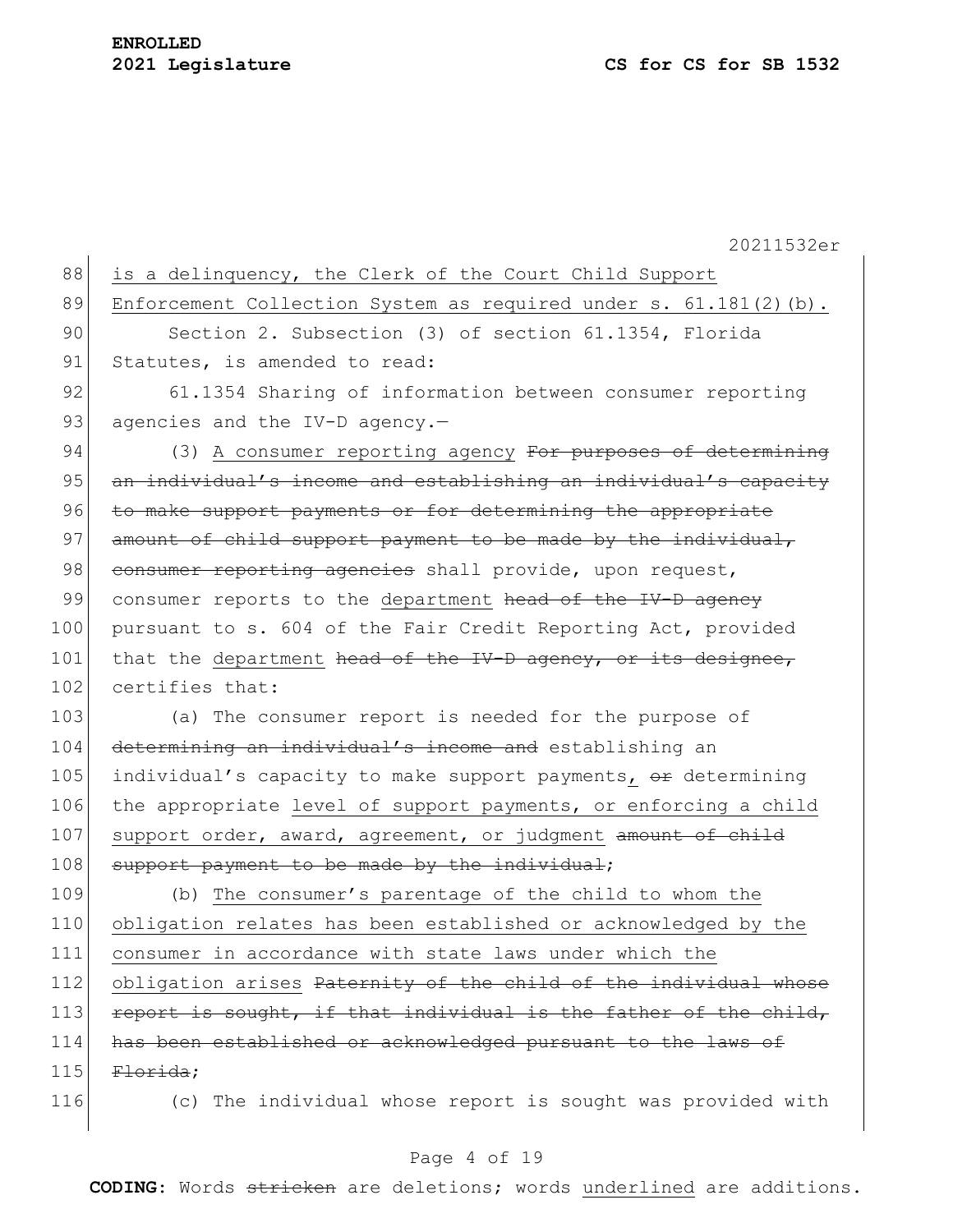20211532er 117 at least 15 days' prior notice, by regular certified or 118 registered mail to the individual's last known address, that the 119 report was requested; and 120 (d) The consumer report will be kept confidential, will be 121 used solely for the purpose described in paragraph (a), and will 122 not be used in connection with any other civil, administrative, 123 or criminal proceeding or for any other purpose. 124 Section 3. Present paragraph (d) of subsection (1) of 125 section 61.21, Florida Statutes, is redesignated as paragraph 126 (e), a new paragraph (d) is added to that subsection, subsection 127 (12) is added to that section, and paragraph (c) of subsection 128 (1), paragraph (a) of subsection  $(2)$ , and subsection  $(4)$  of that 129 section are amended, to read: 130 61.21 Parenting course authorized; fees; required 131 attendance authorized; contempt.-132 (1) LEGISLATIVE FINDINGS; PURPOSE. - It is the finding of the 133 Legislature that: 134 (c) It is has been found to be beneficial to parents who 135 are separating or divorcing to have available an educational 136 program that will provide general information regarding: 137 1. The issues and legal procedures for resolving time-138 sharing and child support disputes. 139 2. The emotional experiences and problems of divorcing  $140$  adults. 141 3. The family problems and the emotional concerns and needs 142 of the children. 143 4. The availability of community services and resources. 144 (d) It is also beneficial to divorcing or separating 145 parents of children who have identified special needs or

# Page 5 of 19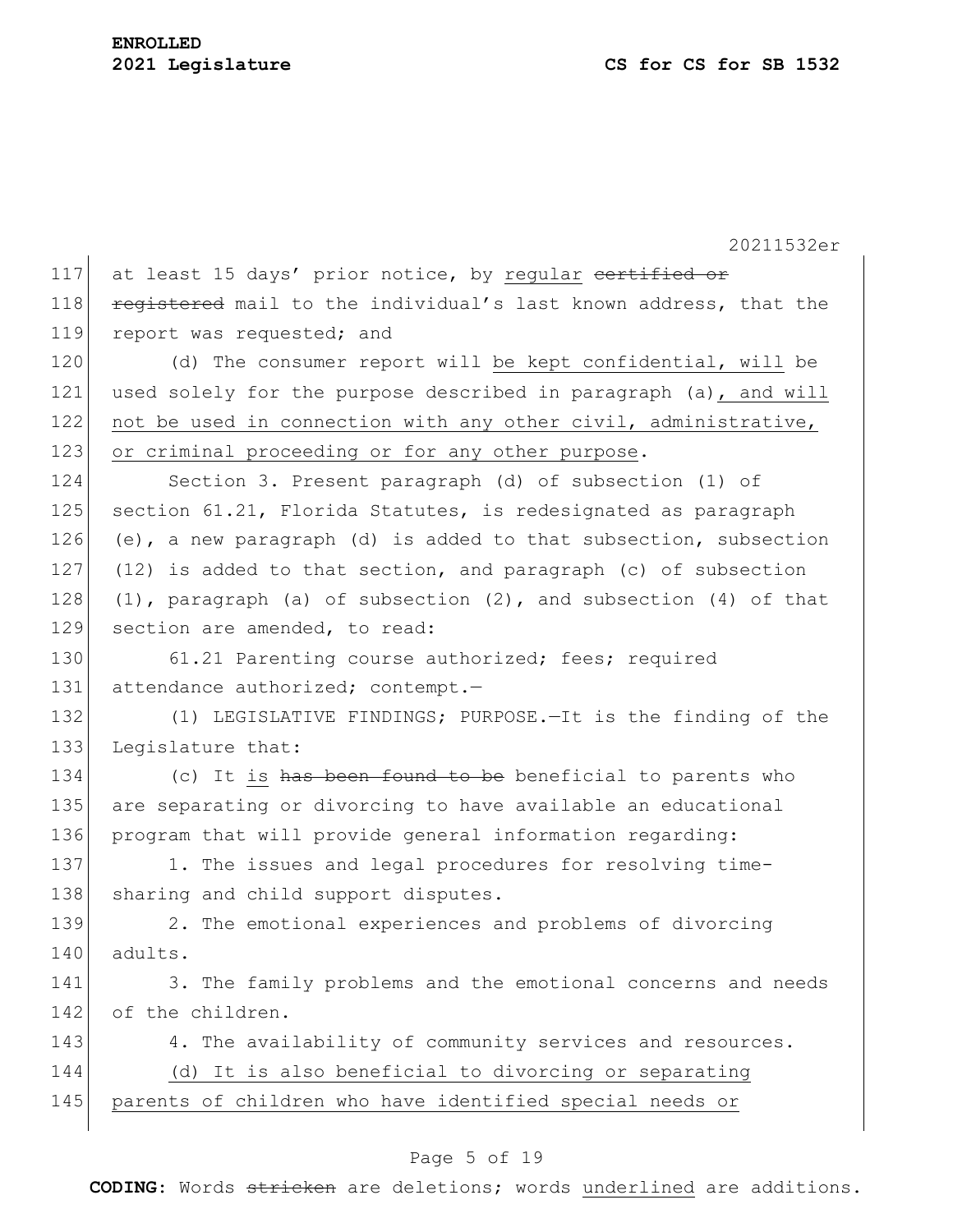20211532er 146 emotional concerns to have available an educational program that 147 will provide information tailored to children who have special 148 needs or emotional concerns. 149 (2) The Department of Children and Families shall approve a 150 parenting course which must shall be a course of a minimum of 4 151 hours and designed to educate, train, and assist divorcing 152 parents in regard to the consequences of divorce on parents and 153 children. 154 (a) The parenting course referred to in this section is 155 shall be named the Parent Education and Family Stabilization 156 Course and may include, but need not be limited to, the 157 following topics as they relate to court actions between parents 158 involving custody, care, time-sharing, and support of a child or 159 children: 160 1. Legal aspects of deciding child-related issues between 161 parents. 162 2. Emotional aspects of separation and divorce on adults. 163 3. Emotional aspects of separation and divorce on children. 164 4. Family relationships and family dynamics. 165 5. Financial responsibilities to a child or children. 166 6. Issues regarding spousal or child abuse and neglect. 167 7. Skill-based relationship education that may be 168 generalized to parenting, workplace, school, neighborhood, and 169 civic relationships. 170 8. Particularized needs of children who have identified 171 special needs or emotional concerns. 172 (4)(a) All parties to a dissolution of marriage proceeding 173 with minor children or a paternity action that involves issues 174 of parental responsibility shall be required to complete the

#### Page 6 of 19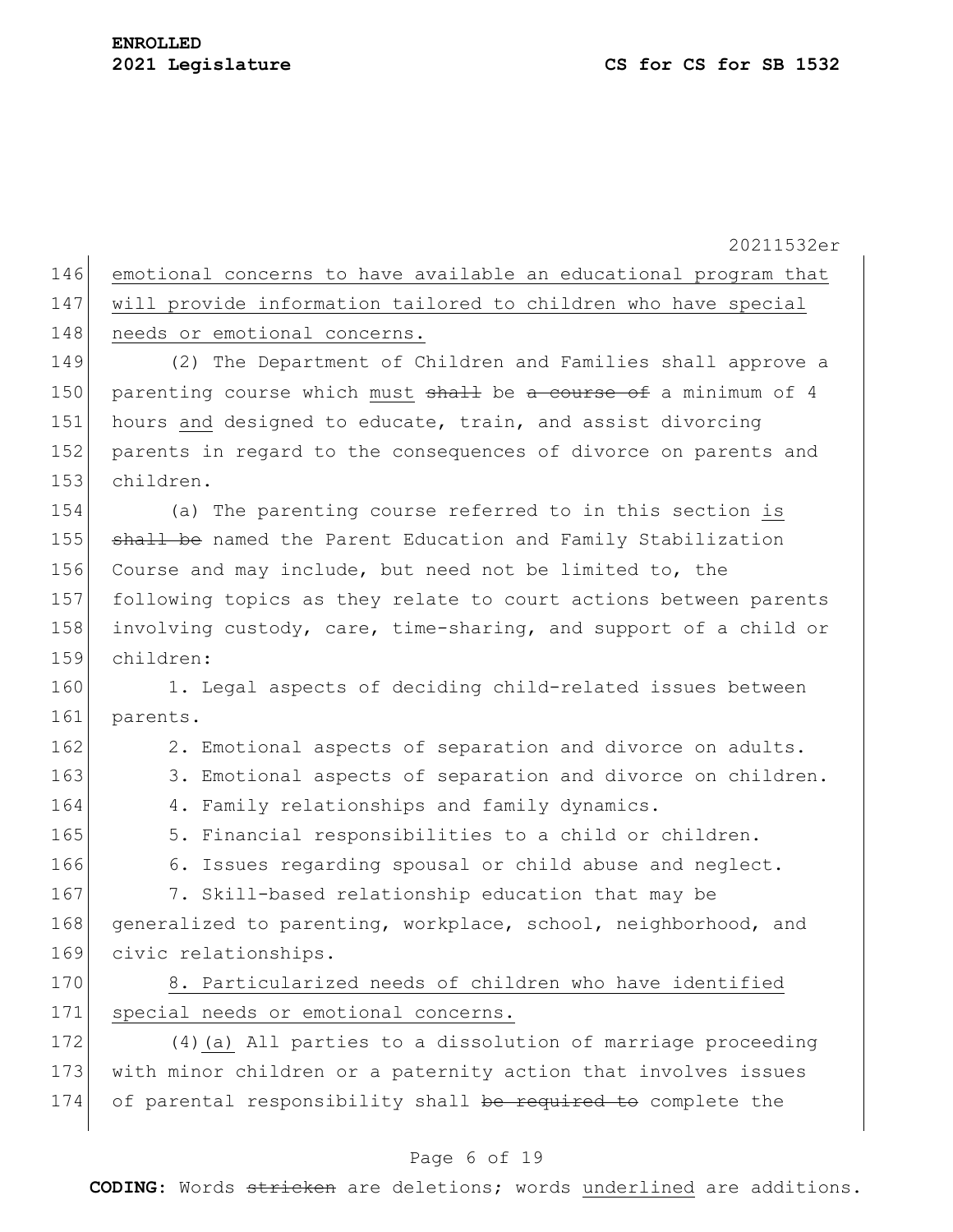20211532er 175 Parent Education and Family Stabilization Course before prior to 176 the entry by the court of a final judgment. If the parties have 177 children who have identified special needs or emotional 178 concerns, the parties must select a Parent Education and Family 179 Stabilization Course that is tailored to education relating to 180 children who have special needs or emotional concerns. 181 (b) The court may excuse a party from attending the 182 parenting course, or from completing the course within the 183 required time, for good cause. 184 (12) The court, in its discretion, may require a parent to 185 attend educational courses relating to children who have special 186 needs or emotional concerns in addition to the Parent Education 187 and Family Stabilization Course required under this section. 188 Section 4. Present paragraph (c) of subsection (2) of 189 section 61.30, Florida Statutes, is redesignated as paragraph 190 (e), new paragraphs (c) and (d) are added to that subsection, 191 and subsection (10) of that section is amended, to read: 192 61.30 Child support guidelines; retroactive child support. 193 (2) Income shall be determined on a monthly basis for each 194 parent as follows: 195 (c) Except for incarceration for willful nonpayment of 196 child support or for an offense against a child or person who is 197 owed child support, incarceration may not be treated as 198 voluntary unemployment in establishing or modifying a support 199 order. However, the court may deviate from the child support 200 quideline amount as provided in paragraph  $(1)(a)$ . 201 (d) Social security benefits received by a minor child due 202 to the retirement or disability of the child's parent shall be 203 included in the parent's gross income.

# Page 7 of 19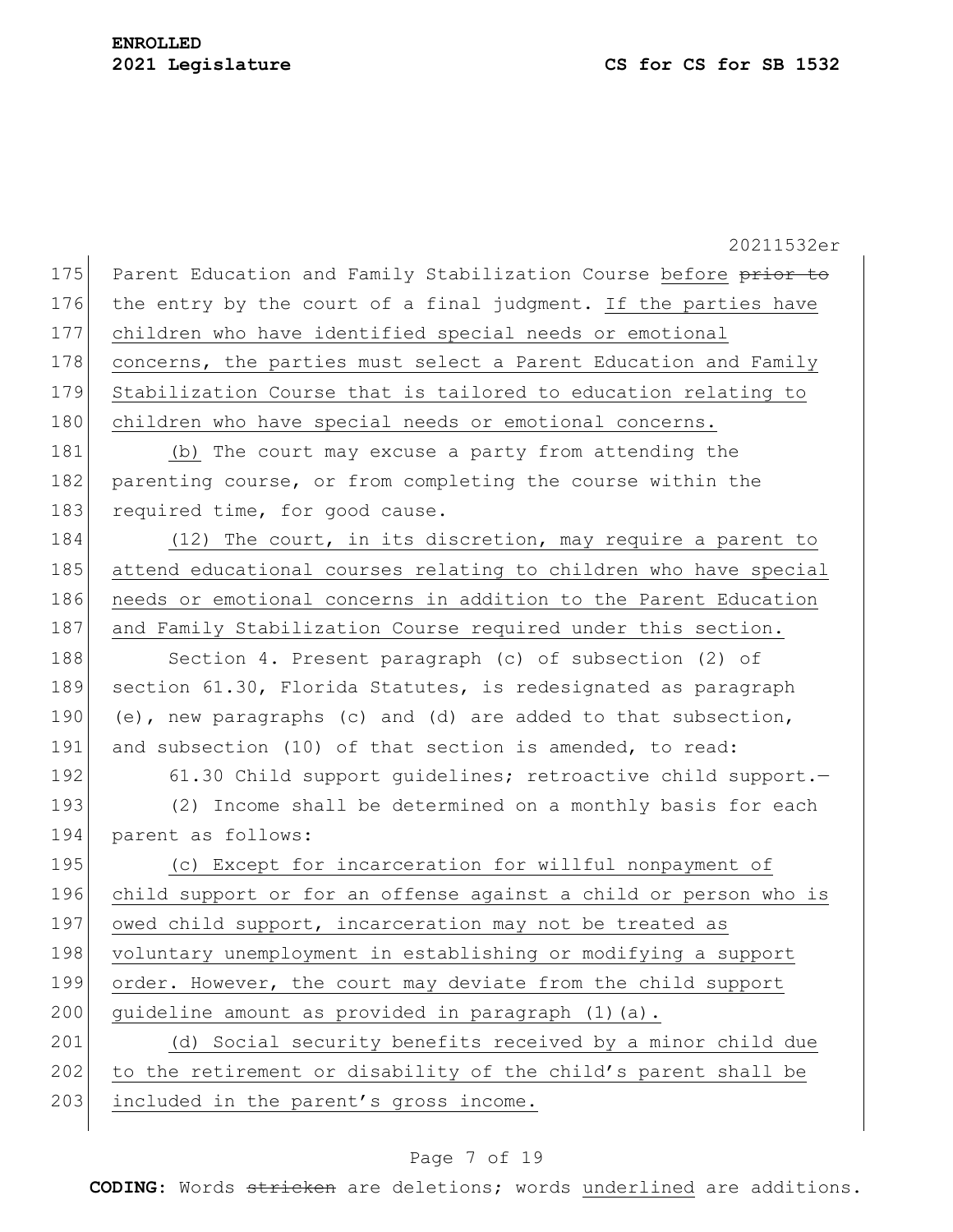204 (10)(a) Each parent's actual dollar share of the total 205 minimum child support need shall be determined by multiplying 206 the minimum child support need by each parent's percentage share 207 of the combined monthly net income.

208  $\vert$  (b) 1. A parent is entitled to credit for social security 209 benefits paid directly to the child or the child's caregiver 210 when the benefits are paid due to the parent's retirement or 211 disability. The parent's share of the monthly support obligation 212 is paid in full each month for which such benefits are paid that 213 are equal to or greater than the parent's share of the monthly 214 obligation. If the benefits are less than the parent's share of 215 the monthly obligation, the parent owes the difference. If the 216 benefits are more than the parent's share of the monthly 217 obligation, the excess inures to the benefit of the child and 218 may not be credited to arrears or retroactive support that 219 accrued before the benefits commenced.

 $220$  2. To obtain credit for social security benefits paid, a 221 parent subject to a court order for child support, or the 222 department in a Title IV-D case, may file a motion with the 223 court or include the request in a petition to modify the support 224 order. Alternatively, in a Title IV-D case, the department may 225 determine and apply credit after notice and an opportunity for a 226 hearing are provided in accordance with chapter 120. If the 227 department determines that a credit applies, the department 228 shall notify the clerk of court, and the clerk shall update the 229 payment record to reflect the credit.

230 Section 5. Paragraph (i) of subsection (1) of section 231 409.256, Florida Statutes, is amended to read: 232 409.256 Administrative proceeding to establish paternity or

### Page 8 of 19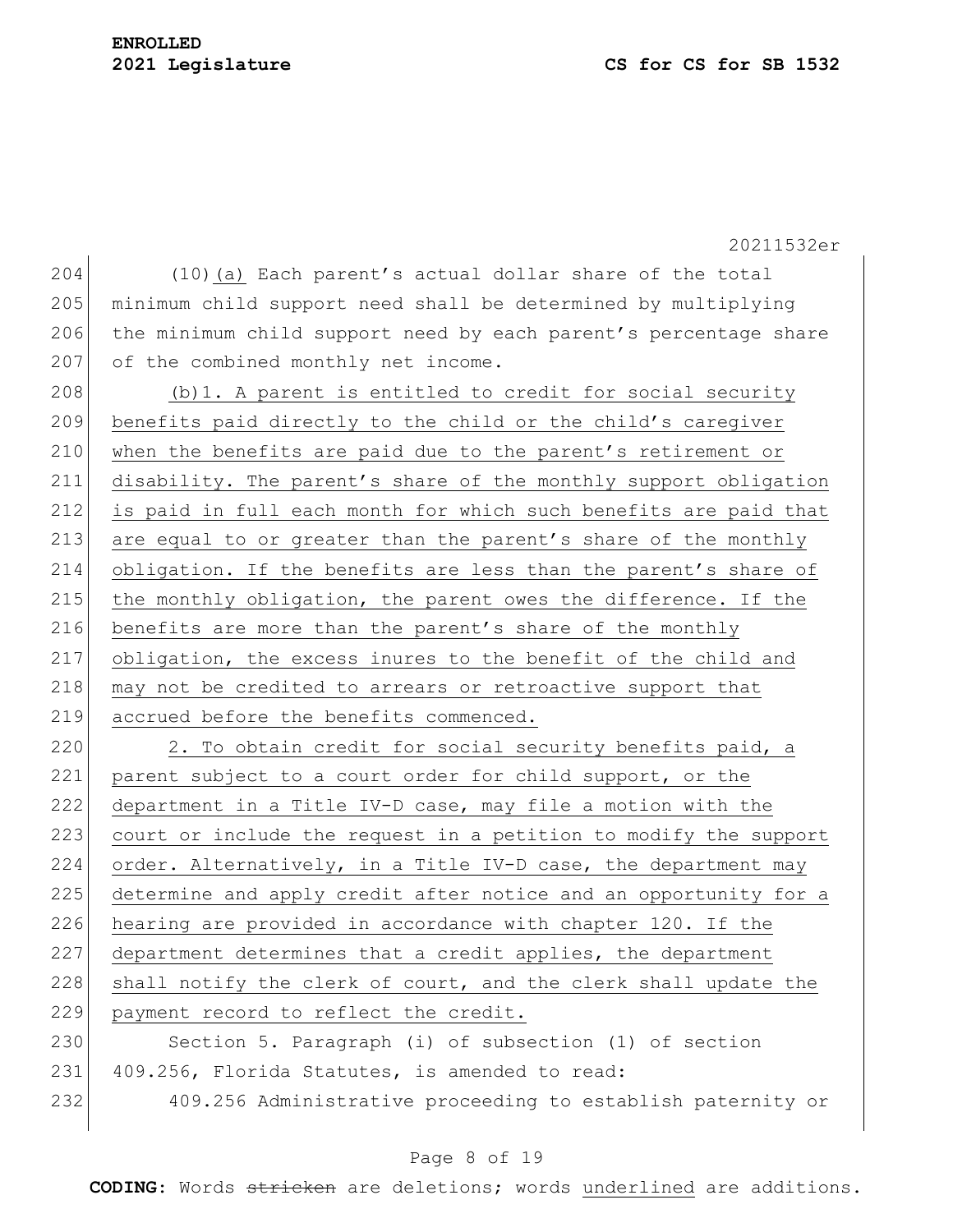20211532er 233 paternity and child support; order to appear for genetic  $234$  testing.-235 (1) DEFINITIONS.—As used in this section, the term: 236 (i) "Rendered" means that a signed written order is issued 237 by filed with the clerk or a deputy clerk of the Department of 238 Revenue and served on the respondent. The date of filing must be 239 indicated on the face of the order at the time of rendition. 240 Section 6. Paragraph (e) of subsection (1) and subsection 241 (8) of section 409.2563, Florida Statutes, are amended to read: 242 409.2563 Administrative establishment of child support 243 obligations.-244 (1) DEFINITIONS.—As used in this section, the term: 245 (e) "Rendered" means that a signed written order is issued 246 by filed with the clerk or any deputy clerk of the department  $247$  and served on the respondent. The date of filing must be 248 indicated on the face of the order at the time of rendition. 249 250 Other terms used in this section have the meanings ascribed in 251 ss. 61.046 and 409.2554. 252 (8) FILING WITH THE CLERK OF THE CIRCUIT COURT; OFFICIAL 253 PAYMENT RECORD; JUDGMENT BY OPERATION OF LAW. The department 254 shall file with the clerk of the circuit court a certified copy 255 of an administrative support order rendered under this section. 256 The depository operated pursuant to  $s. 61.181$  for the county 257 where the administrative support order has been filed shall: 258 (a) Act as the official recordkeeper for payments required 259 under the administrative support order; 260 (b) Establish and maintain the necessary payment accounts; 261 (c) Upon a delinquency, initiate the judgment by operation

# Page 9 of 19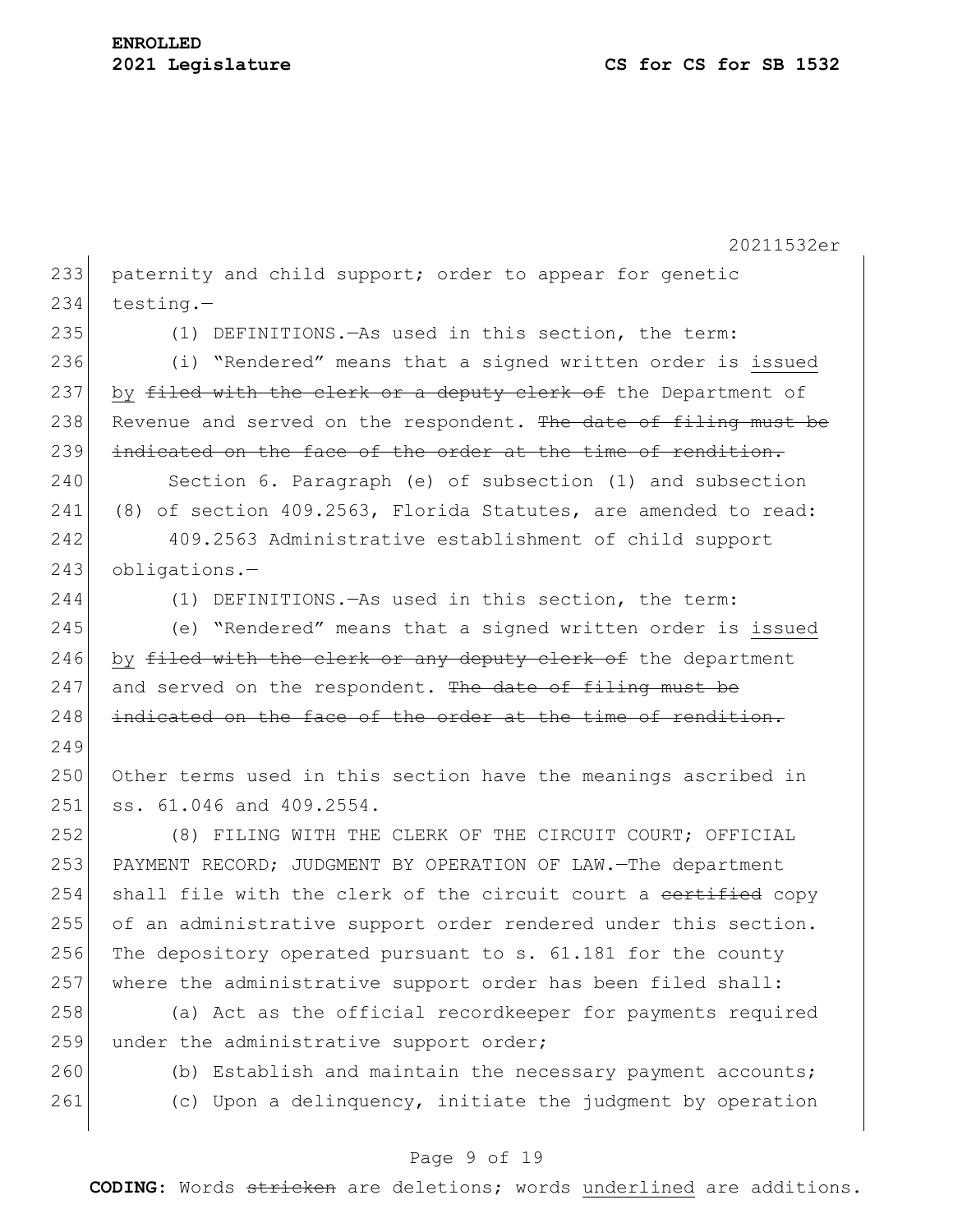20211532er 262 of law procedure as provided by s.  $61.14(6)$ ; and 263 (d) Perform all other duties required of a depository with 264 respect to a support order entered by a court of this state. 265 266 When a proceeding to establish an administrative support order 267 is commenced under subsection  $(4)$ , the department shall file a 268 copy of the initial notice with the depository. The depository 269 shall assign an account number and provide the account number to 270 the department within 4 business days after the initial notice 271 is filed. 272 Section 7. Subsection (4) of section 409.25656, Florida 273 Statutes, is amended to read: 274 409.25656 Garnishment.— 275 (4) A notice that is delivered under this section is 276 effective at the time of delivery against all credits, other 277 personal property, or debts of the obligor which are not at the 278 time of such notice subject to an attachment, garnishment, or 279 execution issued through a judicial process. Upon express 280 written consent of a person who is or may be in possession of 281 personal property belonging to the obligor, the department may 282 deliver the notices required by this section to that person by

283 secure electronic means.

284 Section 8. Section 409.25658, Florida Statutes, is amended  $285$  to read:

286 409.25658 Use of unclaimed property for past due support.

287 (1) In a joint effort to facilitate the collection and 288 payment of past due support, the Department of Revenue, in 289 cooperation with the Department of Financial Services, shall 290 identify persons owing support collected by the department

#### Page 10 of 19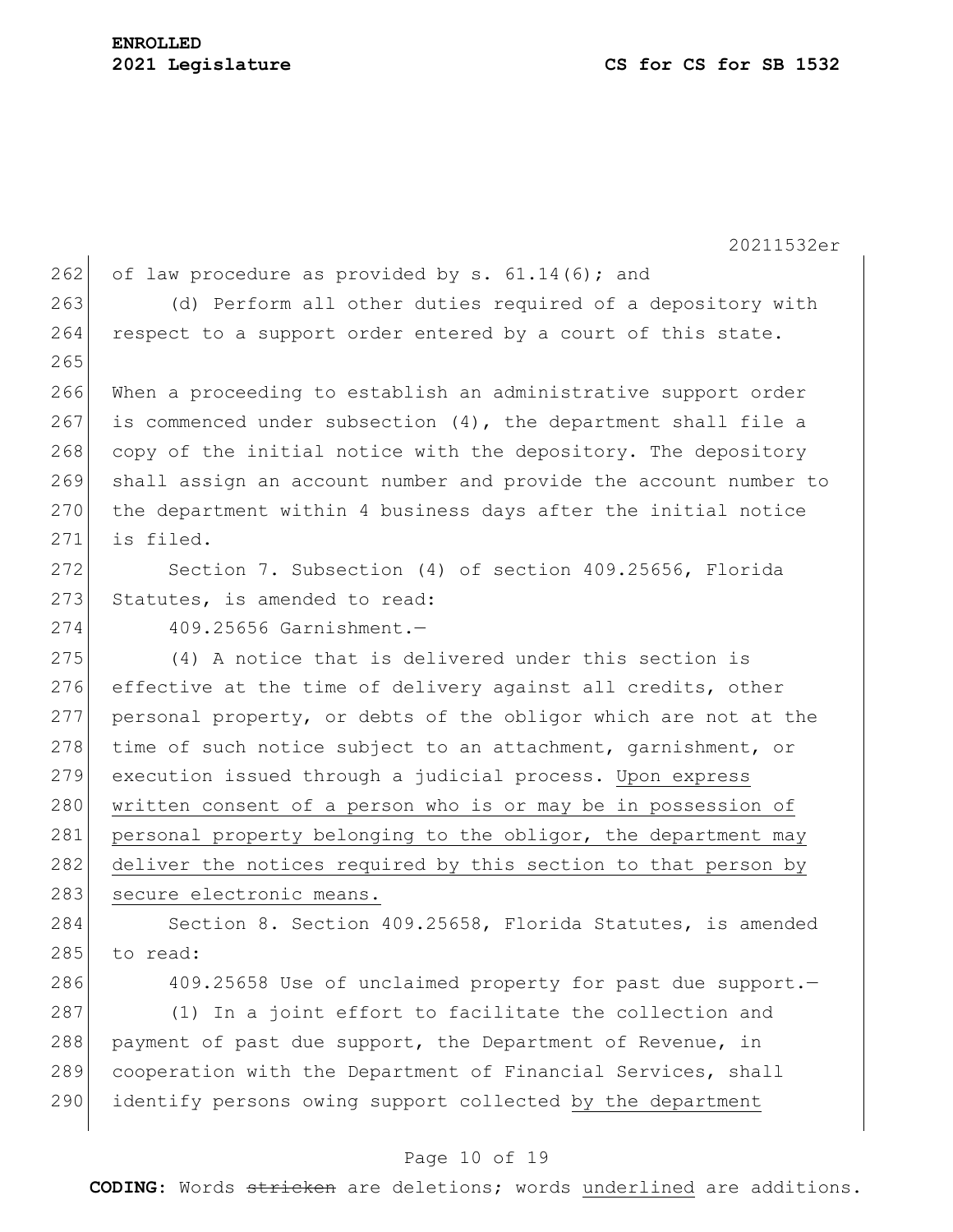20211532er 291 through a court who are presumed to have unclaimed property held 292 by the Department of Financial Services. 293 (2) The Department of Financial Services department shall 294 periodically provide the department of Financial Services with 295 an electronic file of unclaimed property accounts. The 296 department shall use the data to identify obligors with 297 unclaimed property accounts and shall provide the Department of 298 Financial Services with an electronic data file that includes 299 the names and other personal identifying information of the 300 obligors support obligors who owe past due support. The 301 Department of Financial Services shall conduct a data match of 302 the file against all apparent owners of unclaimed property under 303 chapter 717 and provide the resulting match list to the 304 department. 305 (3) As the state's Title IV-D agency under s.  $409.2557(1)$ , 306 the department is authorized to submit claims for unclaimed 307 property to the Department of Financial Services for the purpose 308 of collecting past due support and shall do so in accordance 309 with the standards established by the Department of Financial 310 Services Upon receipt of the data match list, the department

311 shall provide to the Department of Financial Services the 312 obligor's last known address. The Department of Financial 313 Services shall follow the notification procedures under s. 314 717.118.

315 (4) Before Prior to paying an obligor's approved claim, the Department of Financial Services shall notify the department that such claim has been approved. Upon confirmation that the Department of Financial Services has approved the claim or a claim submitted by the department, the department shall

# Page 11 of 19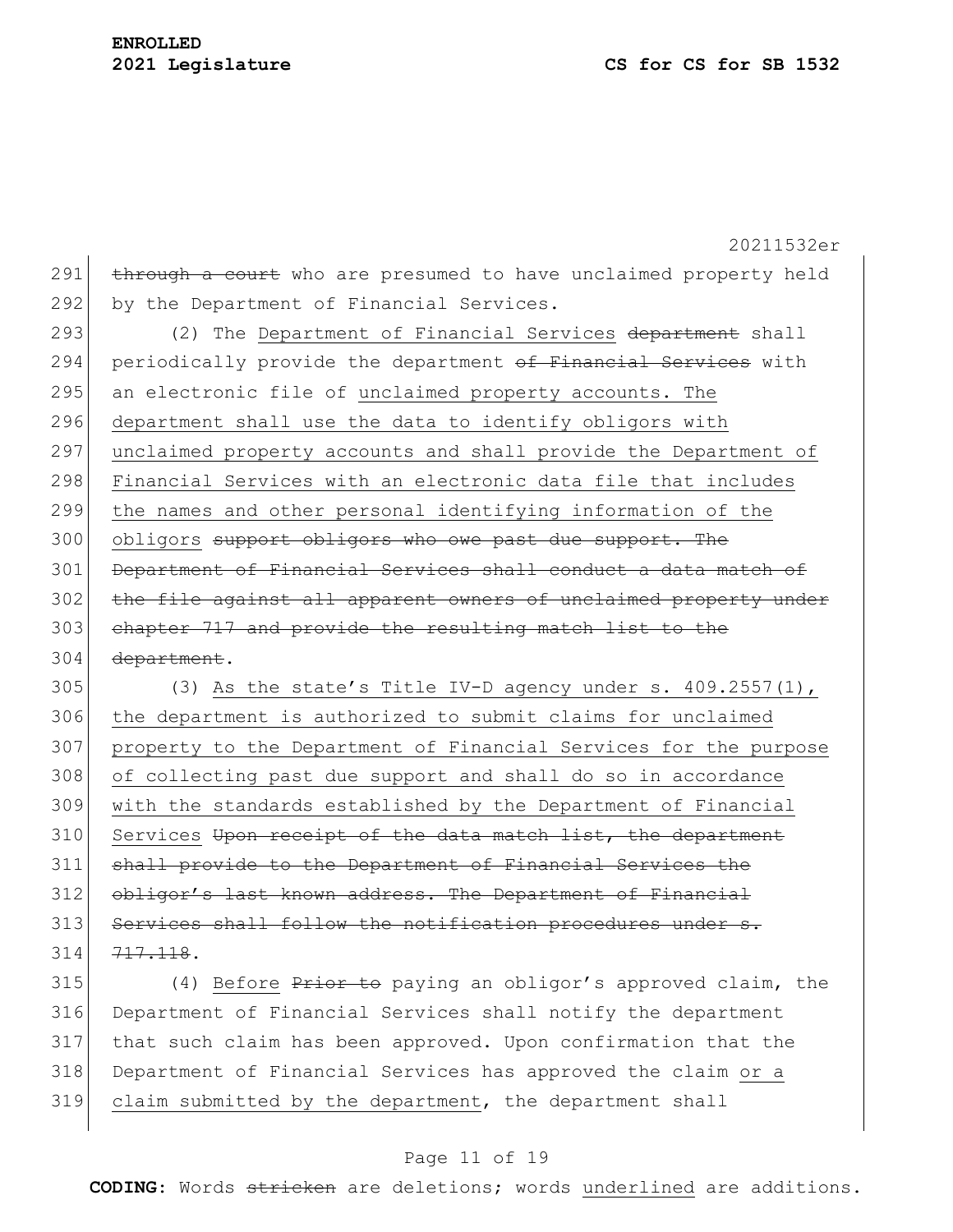320 immediately send a notice by regular certified mail to the 321 obligor<del>, with a copy to the Department of Financial Services,</del> 322 advising the obligor of the department's intent to intercept the 323 property approved claim up to the amount of the past due 324 support, and informing the obligor of the obligor's right to  $325$  request a hearing under chapter 120. If there is a hearing, the 326 Department of Financial Services shall retain custody of the 327 property until a final order has been entered and any appeals 328 thereon have been concluded. If the obligor fails to request a  $329$  hearing, the department shall inform enter a final order 330 instructing the Department of Financial Services to transfer to 331 the department the property up to the amount of past due support 332 owed in the amount stated in the final order. Upon such 333 transfer, the Department of Financial Services shall be released 334 from further liability related to the transferred property.

335 (5) The provisions of This section provides provide a 336 supplemental remedy, and the department may use this remedy in 337 conjunction with any other method of collecting support.

338 Section 9. Subsection (1) of section 409.2567, Florida 339 Statutes, is amended to read:

340 409.2567 Services to individuals not otherwise eligible.- (1)(a) All support services provided by the department 342 shall be made available on behalf of all dependent children. Services shall be provided upon acceptance of public assistance or upon proper application filed with the department. The federally required application fee for individuals who do not receive public assistance is \$1, which shall be waived for all applicants and paid by the department. The annual fee required 348 under 42 U.S.C. s.  $654(6)$  (B), as amended by Pub. L. No. 115-123,

# Page 12 of 19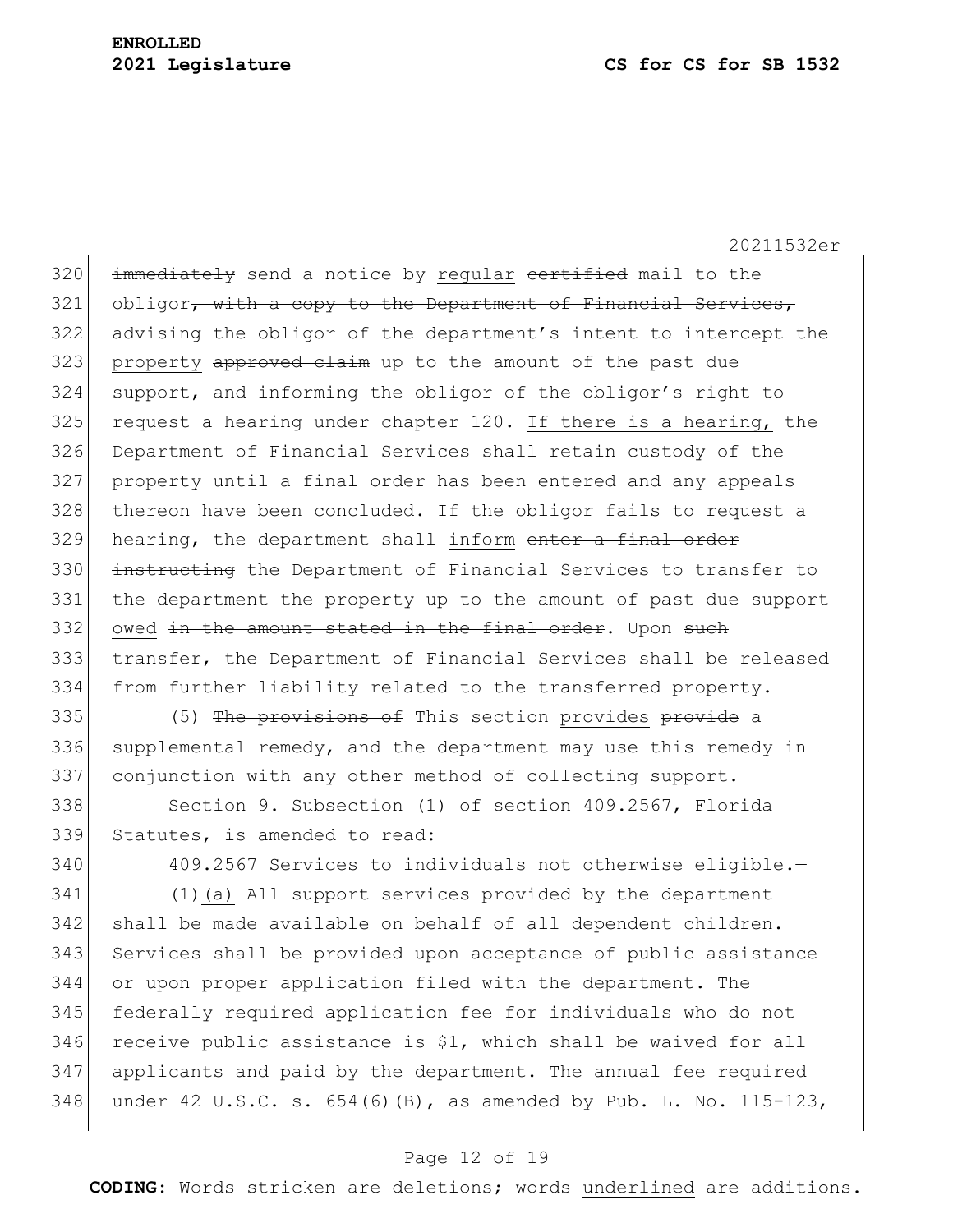349 for cases involving an individual who has never received 350 temporary cash assistance and for whom the department has 351 collected the federally required minimum amount of support shall 352 be paid by the department.

 (b) The department may include confidential and exempt information in unencrypted electronic mail communications with a parent, a caregiver, or any other person who is authorized to 356 receive the information, provided the parent, caregiver, or other person consents to such communications, except that social 358 security numbers, federal tax information, driver license numbers, and bank account numbers may not be provided in this 360 manner.

361 Section 10. Section 409.2576, Florida Statutes, is amended 362 to read:

363 409.2576 State Directory of New Hires.-

 (1) DIRECTORY CREATED.—The State Directory of New Hires is hereby created and shall be administered by the Department of Revenue or its agent. All employers and service recipients in 367 this the state shall furnish a report consistent with subsection (3) for each newly hired or rehired employee or individual who is not an employee but is provided payment for services 370 rendered, unless the employee or individual is employed by or under contract with a federal or state agency performing intelligence or counterintelligence functions and the head of 373 such agency has determined that reporting pursuant to this section could endanger the safety of the employee or individual or compromise an ongoing investigation or intelligence mission. (2) DEFINITIONS.—For purposes of this section: 377 (b)  $(a)$  "Employee" is defined as an individual who is an

#### Page 13 of 19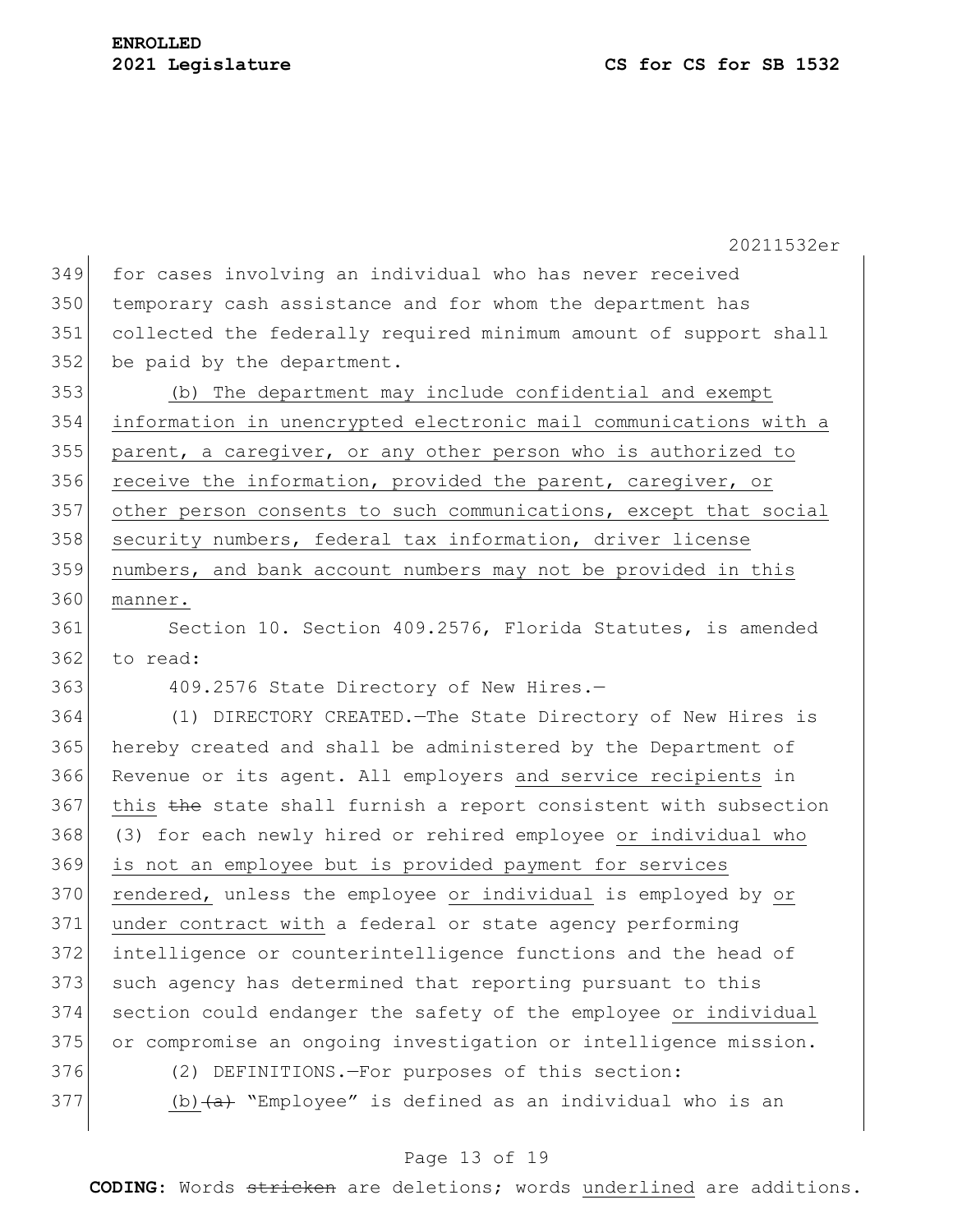20211532er 378 employee within the meaning of chapter 24 of the Internal 379 Revenue Code of 1986. 380 (c)  $(b)$  "Employer" has the meaning given such term in s. 381 3401(d) of the Internal Revenue Code of 1986 and includes any 382 government entity and labor organization. 383 (d)  $\left\{ \left( e \right)$  "Labor organization" has the meaning given such term 384 in s. 2(5) of the National Labor Relations Act and includes any 385 entity which is used by the organization and an employer to 386 carry out requirements described in s.  $8(f)(3)$  of such act of an 387 agreement between the organization and employer. 388 (a)  $\left(\frac{d}{dt}\right)$  "Date of hire" is the first day of work for which 389 the employee is owed income. 390 (e) "Service recipient" means a person engaged in a trade 391 or business who pays an individual for services rendered in the 392 course of such trade or business. 393 (3) EMPLOYERS AND SERVICE RECIPIENTS TO FURNISH REPORTS. 394 (a) Each employer subject to the reporting requirements of 395 chapter 443 with 250 or more employees, shall provide to the 396 State Directory of New Hires, a report listing the employer's 397 legal name, address, and reemployment assistance identification 398 number. The report must also provide the name and social 399 security number of each new employee or rehired employee at the 400 end of the first pay period following employment or 401 reemployment.  $402$  (b) All employers shall furnish a report to the State 403 Directory of New Hires of the state in which the newly hired or 404 rehired employee works. The report required in this section 405 shall be made on a  $W-4$  form or, at the option of the employer, 406 an equivalent form, and can be transmitted magnetically,

# Page 14 of 19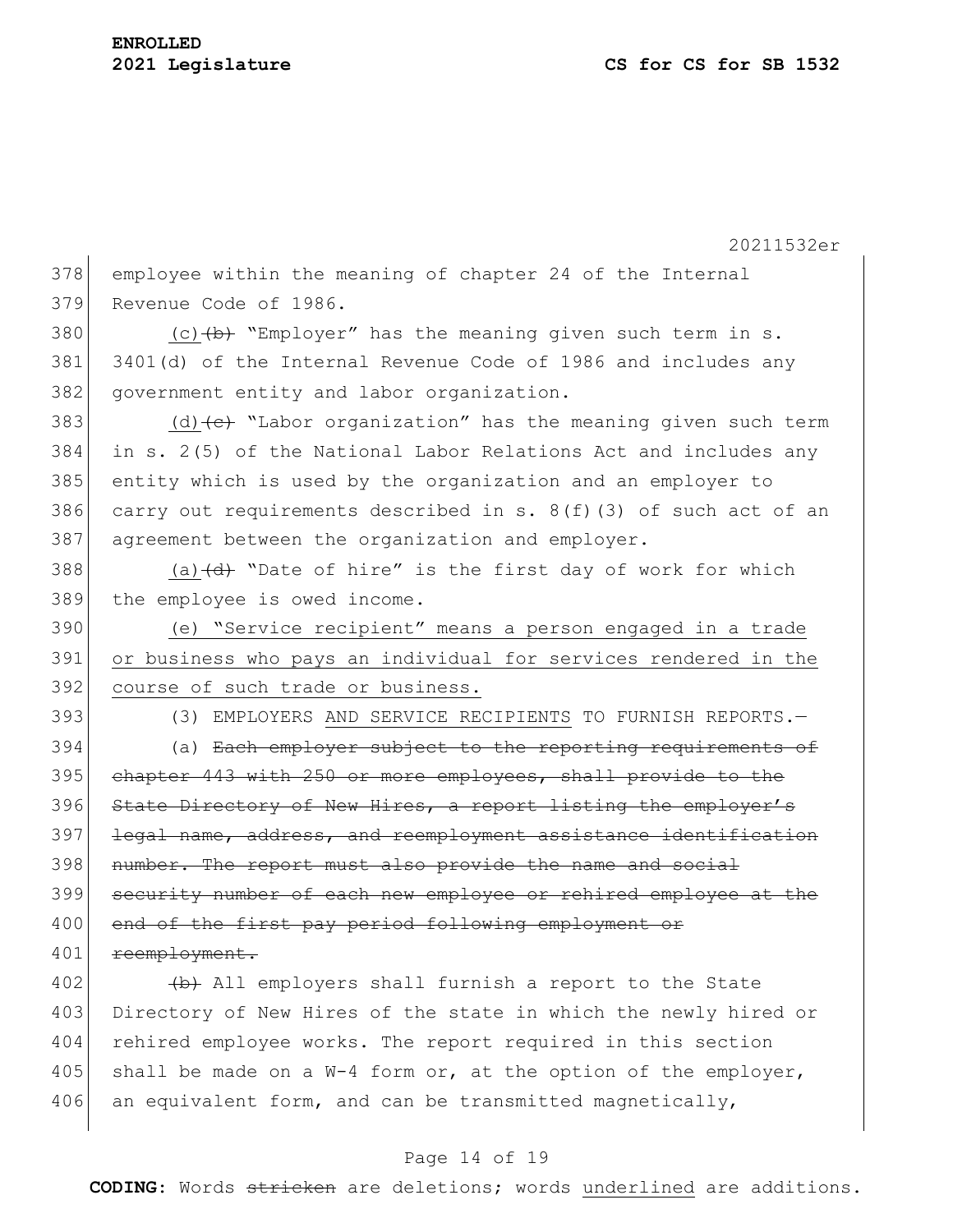407 electronically, by first-class mail, or other methods which may 408 be prescribed by the State Directory. Each report shall include 409 the name, address, date of hire, and social security number of 410 every new and rehired employee and the name, address, and 411 federal employer identification number of the reporting 412 employer. If available, the employer may also include the 413 employee's date of birth in the report. Multistate employers 414 that report new hire information electronically or magnetically 415 may designate a single state to which it will transmit the above 416 noted report, provided the employer has employees in that state 417 and the employer notifies the Secretary of Health and Human 418 Services in writing to which state the information will be 419 provided. Agencies of the United States Government shall report 420 directly to the National Directory of New Hires.

421 (b) A service recipient shall report to the State Directory 422 of New Hires an individual who is not an employee in the same 423 manner as described in paragraph (a) but who the service 424 recipient, while engaged in a trade or business, pays in an 425 amount of \$600 or more per calendar year for services rendered 426 in the course of the trade or business. The report must include 427 the name, address, and social security number or other 428 identifying number assigned to the individual under section 6109 429 of the Internal Revenue Code of 1986; the date services for 430 payment were first rendered by the individual; and the name, 431 address, and employer identification number of the service 432 recipient.

433 (c) Pursuant to the federal Personal Responsibility and 434 Work Opportunity Reconciliation Act of 1996, each party is 435 required to provide his or her social security number in

#### Page 15 of 19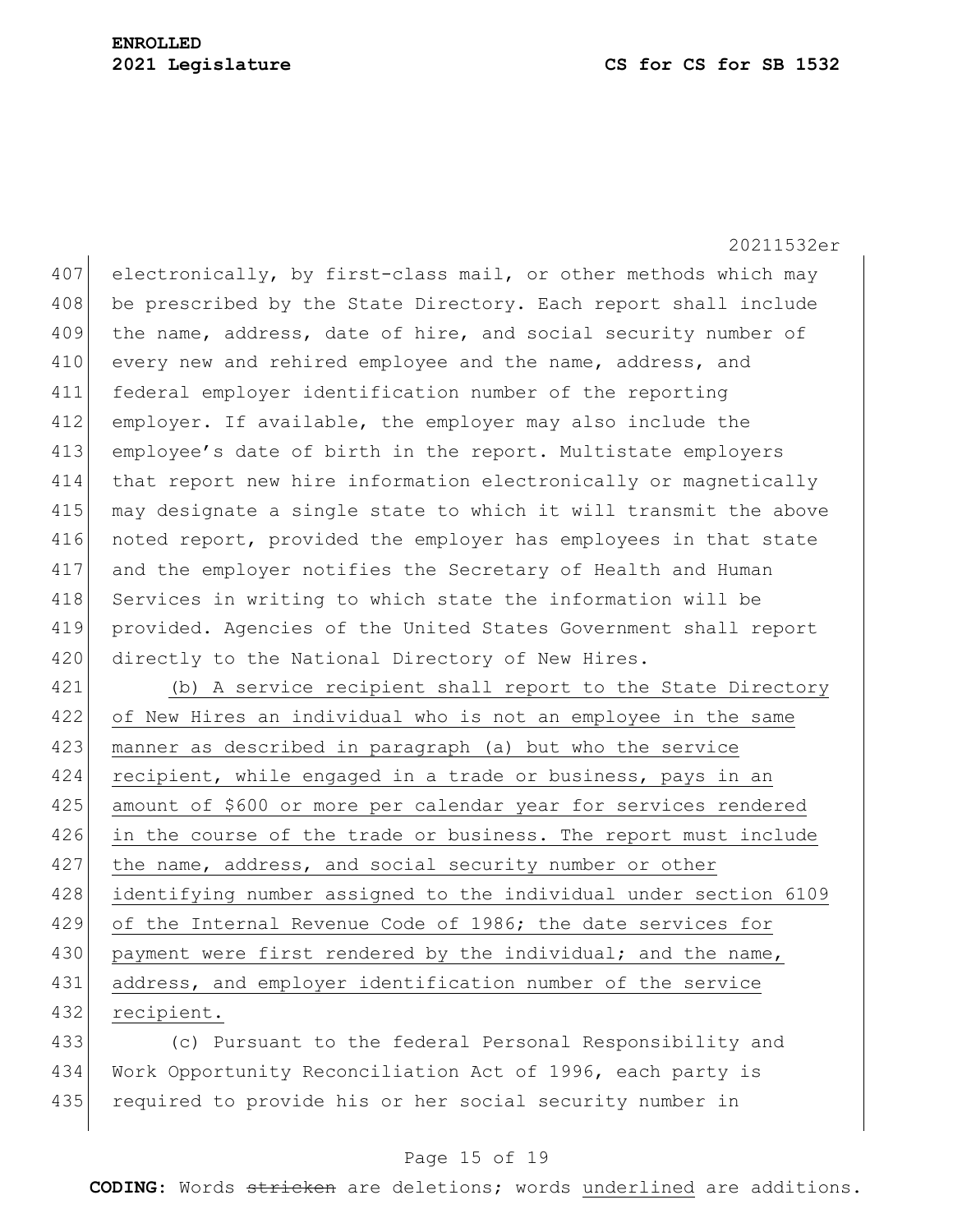|     | 20211532er                                                         |
|-----|--------------------------------------------------------------------|
| 436 | accordance with this section. Disclosure of social security        |
| 437 | numbers obtained through this requirement shall be limited to      |
| 438 | the purpose of administration of the Title IV-D program for        |
| 439 | child support enforcement and those programs listed in             |
| 440 | subsection (9).                                                    |
| 441 | (4) TIME FOR REPORTS.-                                             |
| 442 | (a) Employers must report new hire information, as                 |
| 443 | described in subsection $(3)$ , within 20 days of the hire date of |
| 444 | the employee, or, in the case of employers that report new hire    |
| 445 | information electronically or by magnetic tape, by two monthly     |
| 446 | transmissions, if necessary, not less than 12 days nor more than   |
| 447 | 16 days apart.                                                     |
| 448 | (b) Service recipients must report on individuals subject          |
| 449 | to reporting under paragraph (3) (b) within 20 days after the      |
| 450 | earlier of:                                                        |
| 451 | 1. The date of the first payment made which requires an            |
| 452 | information return in accordance with section 6041A(a) of the      |
| 453 | Internal Revenue Code of 1986; or                                  |
| 454 | 2. The date on which a contract providing for such payments        |
| 455 | is entered into.                                                   |
| 456 |                                                                    |
| 457 | If service recipients report individuals under this paragraph      |
| 458 | electronically or by magnetic tape, the reports may be made by     |
| 459 | two monthly transmissions, if necessary, but may not be less       |
| 460 | than 12 days or more than 16 days apart.                           |
| 461 | (5) ENTRY OF DATA. - The State Directory of New Hires shall        |
| 462 | enter new hire information reported under this section into an     |
| 463 | automated database within 5 business days of receipt.              |
| 464 | (6) MATCHES TO STATE REGISTRY. Hot later than May 1, 1998,         |

# Page 16 of 19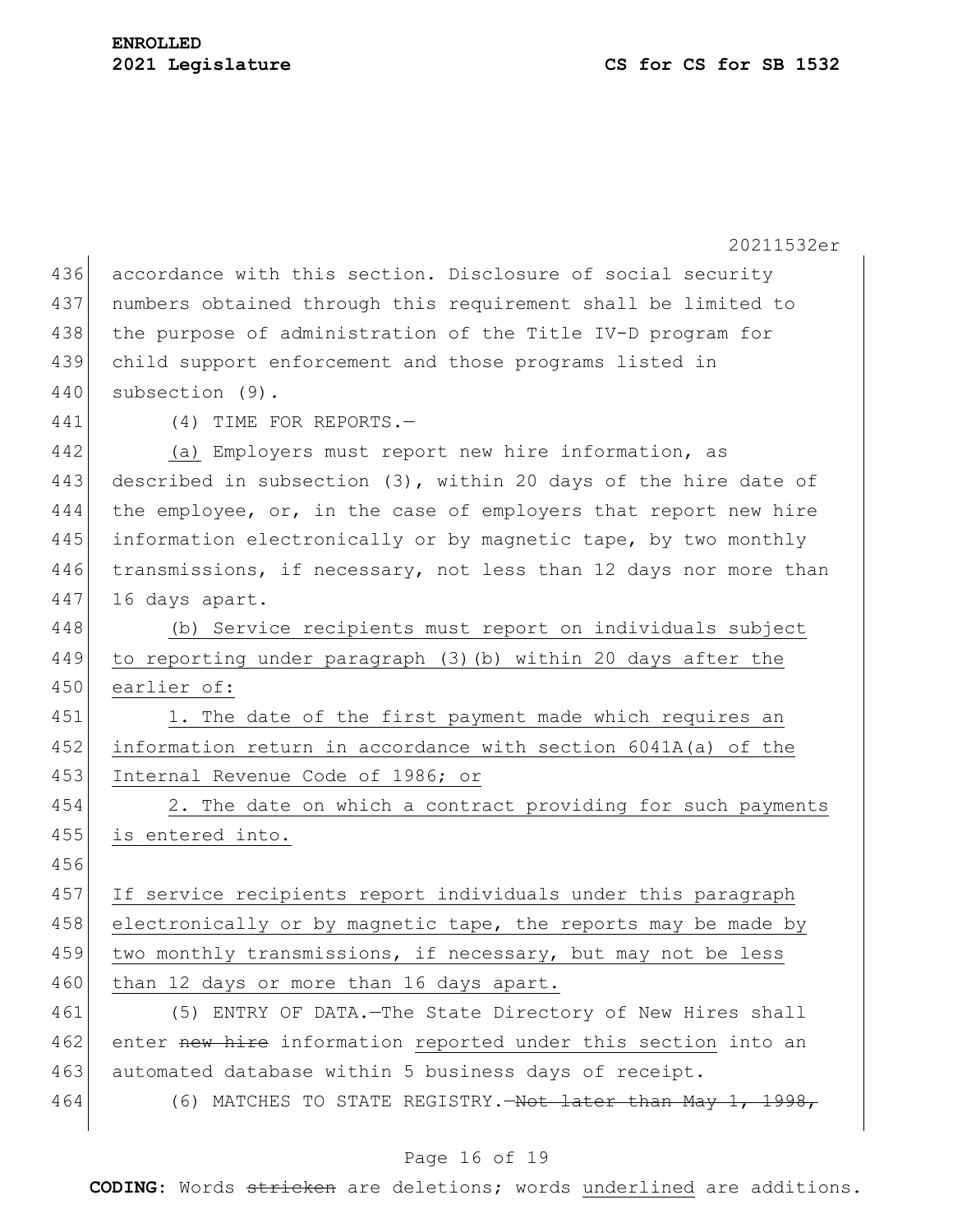465 The Department of Revenue or its agent must conduct automated 466 matches of the social security numbers of employees reported to 467 the State Directory of New Hires against the social security 468 numbers of records in the State Case Registry. The Title IV-D 469 agency shall use the new hire information received to locate 470 individuals for the purposes of establishing paternity and 471 establishing, modifying, and enforcing support obligations. 472 Private entities under contract with the Title IV-D agency to 473 provide Title IV-D services may have access to information 474 obtained from the State Directory of New Hires and must comply 475 with privacy safequards.

476 (7) WAGE WITHHOLDING NOTICE AND NATIONAL MEDICAL SUPPORT 477 NOTICE.—The department shall transmit a wage withholding notice 478 consistent with s. 61.1301 and, when appropriate, a national 479 medical support notice, as defined in s. 61.046, to the 480 employee's employer within 2 business days after entry of the 481 new hire information into the State Directory of New Hires' 482 database, unless the court has determined that the obligor's 483 employee's wages or other income is are not subject to 484 withholding or, for purposes of the national medical support 485 notice, the support order does not contain a provision for the 486 employee to provide health insurance. The withholding notice 487 shall direct the employer or other payor of income to withhold 488 income in accordance with the income deduction order, and the 489 national medical support notice shall direct the employer to 490 | withhold premiums for health insurance.

491 (8) PROVIDING INFORMATION TO NATIONAL DIRECTORY.—The State 492 Directory of New Hires must furnish information regarding newly 493 hired or rehired employees and other individuals subject to

#### Page 17 of 19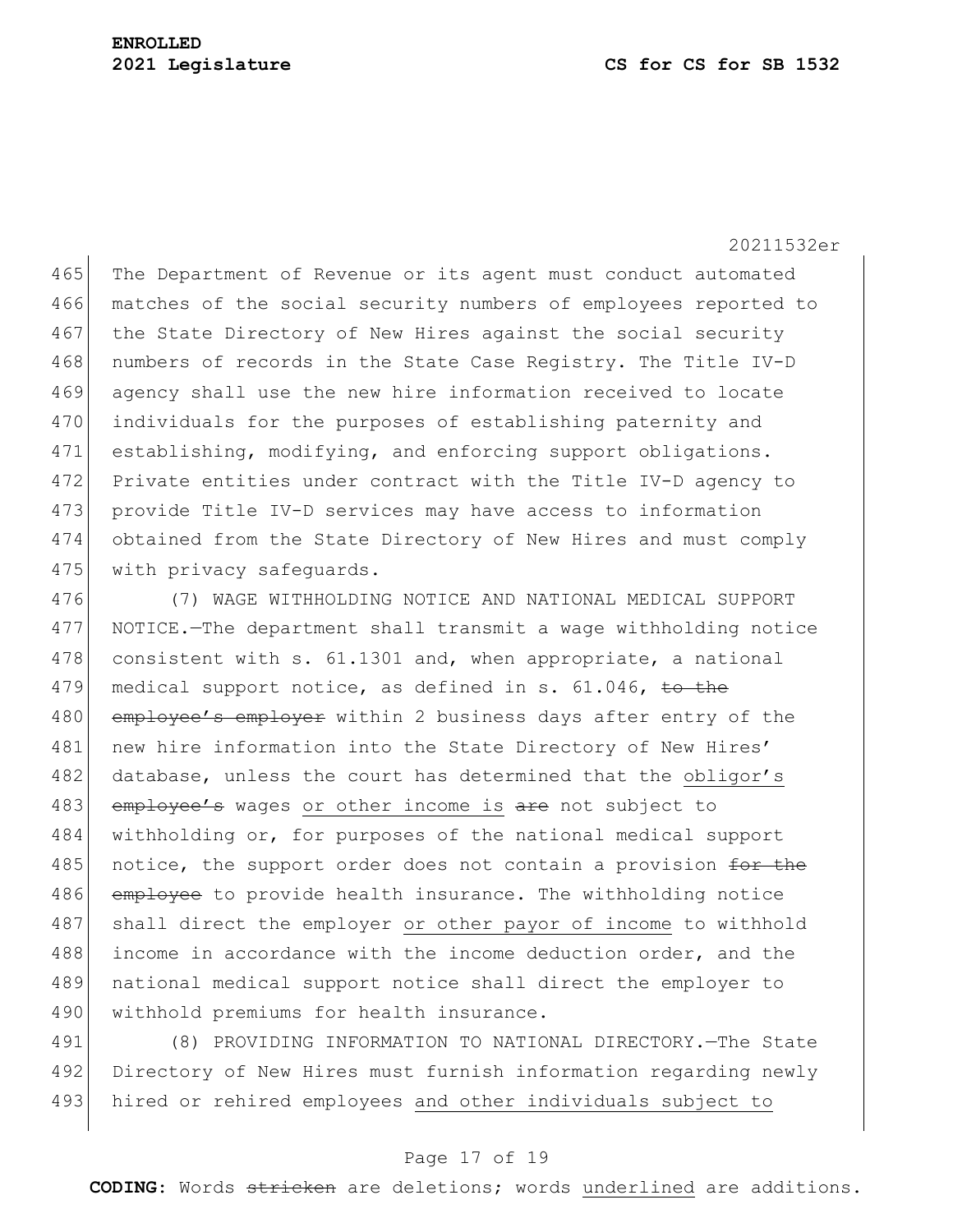494 reporting to the National Directory of New Hires for matching 495 with the records of other state case registries within 3 496 business days of entering such information from the employer 497 into the State Directory of New Hires. The State Directory of 498 New Hires shall enter into an agreement with the Department of 499 Economic Opportunity or its tax collection service provider for 500 the quarterly reporting to the National Directory of New Hires 501 information on wages and reemployment assistance taken from the 502 quarterly report to the Secretary of Labor, now required by 503 Title III of the Social Security Act, except that no report 504 shall be filed with respect to an employee of a state or local 505 agency performing intelligence or counterintelligence functions, 506 if the head of such agency has determined that filing such a 507 report could endanger the safety of the employee or compromise 508 an ongoing investigation or intelligence mission.

509 (9) DISCLOSURE OF INFORMATION.—

510 (a) New hire Information reported under this section shall be disclosed to the state agency administering the following programs for the purposes of determining eligibility under those programs:

514 1. Any state program funded under part A of Title IV of the 515 Social Security Act;

516 2. The Medicaid program under Title XIX of the Social 517 Security Act;

518 3. The reemployment assistance or unemployment compensation 519 program under s. 3304 of the Internal Revenue Code of 1954;

520 4. The food assistance program under the Food and Nutrition 521 Act of 2008; and

522 5. Any state program under a plan approved under Title I

# Page 18 of 19